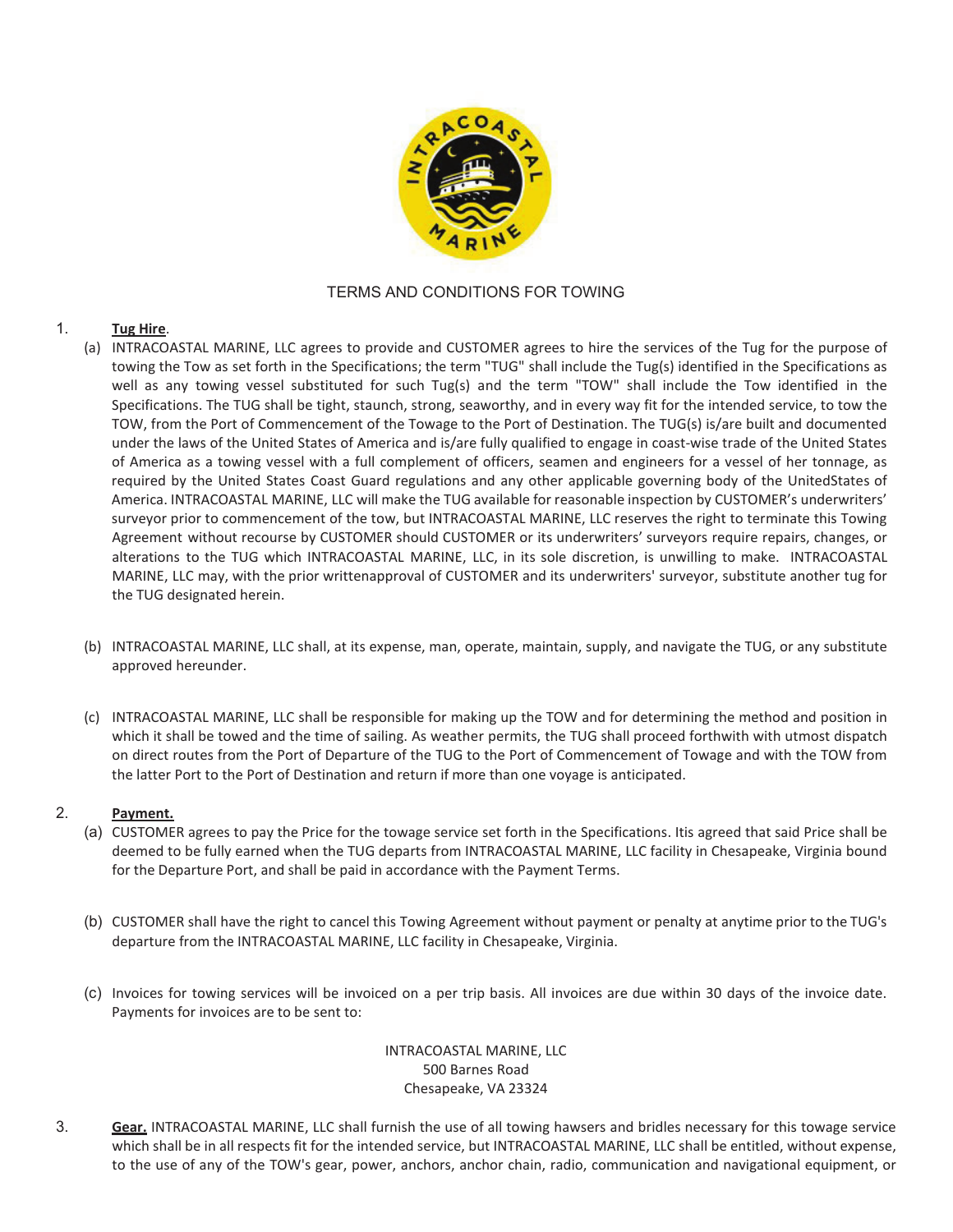other available gear and to the aid of her crew, to the extent that such items exist.

#### 4. **Seaworthy Tow.**

- (a) CUSTOMER warrants the TOW will be at all times seaworthy and fit for the intendedvoyage and purpose. CUSTOMER agrees to use due diligence to fit out and maintain the TOW for the voyage in a proper and sufficient manner, and to comply with any reasonable requirements of the TOW's underwriters' surveyor. Upon request by INTRACOASTAL MARINE, LLC, CUSTOMER shall provide to INTRACOASTAL MARINE, LLC or the captain of the TUG upon the TUG's arrival at the place of departure an unconditional certificate of tow-worthiness for the TOW issued by CUSTOMER's underwriters' surveyors. However, the captain of the TUG shall at all times reserve the right to refuse to undertake any voyage until, in his discretion, he is satisfied that the TOW is in all respects trimmed, prepared, fit and ready for the intended voyage.
- (b) CUSTOMER agrees the TOW will be suitably trimmed and prepared and ready to be towed when the TUG arrives at the place of departure, and CUSTOMER agrees the TOW shall be fitted and equipped with such shapes, signals, navigational and other lights of a type required for the voyage.
- (c) No inspection of the TOW by INTRACOASTAL MARINE, LLC or the captain or crew of the TUG shall constitute approval of the condition of the TOW or otherwise constitute a waiver of CUSTOMER's obligation to provide a seaworthy TOW.
- 5. **Hazardous Cargo.** CUSTOMER shall take all steps necessary to prevent incorporation of any hazardous or noxious substances into cargo to be towed by INTRACOASTAL MARINE, LLC, and shall comply with all local, state and federal laws and regulations pertaining to the carriage of hazardous or noxious substances ("Hazardous Materials"). CUSTOMER shall arrange at its own cost to provide INTRACOASTAL MARINE, LLC and the TUG with all necessary licenses, permits, authorizations and permits required by the TUG and the TOW to undertake and complete any voyage under this Agreement, together with allnecessary certification for the TOW to enter or leave all or any ports of call or refuge. CUSTOMER shall comply with all regulations or requirements of the United States Government and governing state law, as appropriate, and shall bear and pay all taxes, fines, expenses or losses incurred or suffered by reason of any failure to so comply. CUSTOMER further agrees to protect, defend, indemnify and hold harmless INTRACOASTAL MARINE, LLC, its TUG(s), and its captain/master and crew against the results of any breach of such obligations by CUSTOMER.

#### 6. **Repairs / Loss of Tow.**

- (a) The TUG, during the course of this towage service, may put into port if, after consultation with CUSTOMER, it is determined that repairs or alterations to, or additional equipment for, the TOW are required to permit the TOW to be towed safely to destination. INTRACOASTAL MARINE, LLC shall be entitled to receive, and CUSTOMER shall pay, additional compensation for this delay at the TUG's running and standby rates of hire unless otherwise provided in the Specifications.
- (b) If the TUG and TOW should become separated during the course of the voyage, the TUG shall exert best efforts to stand by and render service in saving the TOW, without any claim for additional compensation or salvage for the time so spent or the services so rendered during such efforts.
- 7. Safe Berth. CUSTOMER warrants it will at all times provide a safe berth for the TUG at the Departure Portand the Destination Port.

#### 8. **Liberties and Salvage.**

- (a) At any time during the towage service, the TUG shall have the liberty to sail with or without pilots, or to go to the assistance of vessels in distress for the purpose of saving life or property, to call at any port for fuel, or to land disabled seamen; provided, however, that the TOW shall be left in a position of safety and, at the completion of such diversion, the TUG shall return to the TOW and resume the voyage. In all cases, INTRACOASTAL MARINE, LLC shall notify CUSTOMER of any diversions, including the estimated length of time to complete the diversion, and the place, if any, at which the TOW has been left, but time lost by the TUG under such circumstances shall not entitle INTRACOASTAL MARINE, LLC to additional compensation from CUSTOMER.
- (b) INTRACOASTAL MARINE, LLC shall be entitled, in its sole discretion, to perform the towage and all services related thereto in any reasonable manner and by any reasonable means, methods and routes. The TUG's captain/master shall at all times be in command of the TUG and TOW while underway and shall at his discretion deviate from the course without liability for any purpose including saving life or property or to offer assistance to those in distress. In the event the captain/master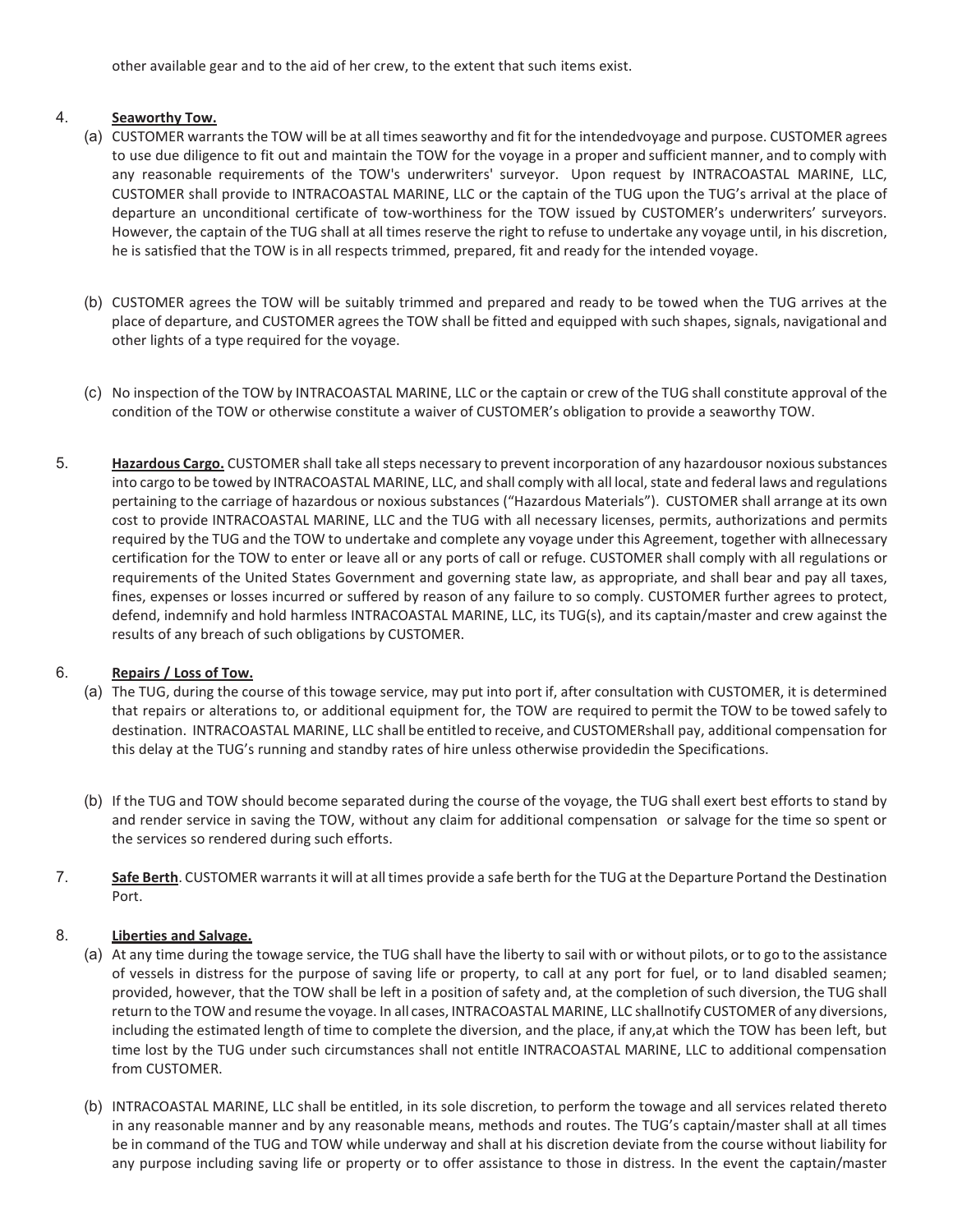reasonably determines that it is unsafe to perform the services contemplated herein due to condition of weather or ice, INTRACOASTAL MARINE, LLC shall not be held liable for delay or consequential damages. INTRACOASTAL MARINE, LLC and the captain/master of the TUG shall have liberty to comply with the order and direction of any pilot or of any person acting or purporting to act under government, local or port authority, without liability.

- 9. **Cargo Value.** CUSTOMER represents and warrants to INTRACOASTAL MARINE, LLC that any cargo on board the TOW has no commercial value, or if it has any such value, it is so small as to be incapable of precise or accurate quantification. CUSTOMER therefore stipulates and agrees that in the event of any loss or damage to cargo, the value of said cargo will be assessed at not more than \$0.10 per gross ton. CUSTOMER further stipulates and agrees that if cargo is to be carried by barge, one barge load shall be considered to be a single package or customary freight unit. CUSTOMER understands and agrees that the rates, terms and conditions under which INTRACOASTAL MARINE, LLC is willing to provide its services hereunder are predicated on these stipulations, and that if any greater value were assignable to the Cargo than referenced above, INTRACOASTAL MARINE, LLC would charge higher rates and would impose different terms and conditions for towage to reflect INTRACOASTAL MARINE, LLC 's increased burden and risk.
- 10. **Load and Stow.** CUSTOMER is uniquely qualified to determine that that Cargo on the TOW is loaded, towed and unloaded in accordance with applicable environmental and disposal laws and regulations, and CUSTOMER further understands and agrees that INTRACOASTAL MARINE, LLC and the captain/master of the TUG have no skill, qualification or expertise with respect to determining whether cargo may lawfully be towed, loaded, or unloaded at the point of departure or the point of destination. INTRACOASTAL MARINE, LLC and the captain/master of the TUG have no responsibility to inspect the cargoon the TOW and are entitled to rely on CUSTOMER's undertaking and on any documents provided to INTRACOASTAL MARINE, LLC by CUSTOMER. Any inspection undertaken by INTRACOASTAL MARINE, LLC or the captain/master of the TUG shall be solely for their own purposes and shall not shift to INTRACOASTAL MARINE, LLC or the TUG any of CUSTOMER's responsibilities hereunder.
- 11. **Pollution Penalties.** CUSTOMER shall indemnify and hold INTRACOASTAL MARINE, LLC and TUG, and its captain/master or crew, harmless from and against any and all fines, penalties, attorneys fees, expenses or charges claimed or assessed against INTRACOASTAL MARINE, LLC, the TUG, and /or the captain/master or crew of the TUG by any competent authority or third party attributable to pollution, contamination or other violation of law caused or in any way contributed to by cargo on the TOW.
- **12. No Warranties. INTRACOASTAL MARINE, LLC will exercise reasonable care in the performance of its duties hereunder, but INTRACOASTAL MARINE, LLC specifically disclaims any warranties express or implied, including the warranty of workmanlike service.**

### 13. **Charges.**

- (a) All port charges, pilotages, agencies, taxes (including Federal Transportation Tax, where applicable), dues, duties, and other expenses upon or in connection with the TUG, shall be for CUSTOMER'S account and all such charges incurred in connection with the TOW shall likewise be for the account of CUSTOMER. Services of any assisting tugs at the Ports of Commencement and Destination shall be for CUSTOMER's account unless due to mechanicalbreakdown of the TUG, in which case services of any assist tugs shall be for the account of INTRACOASTAL MARINE, LLC.
- (b) All costs and expenses associated with loading, unloading, and preparing the TOW for towing (including casting off or making fast any moorings, raising and lowering anchors, etc.) shall be for CUSTOMER's account.

#### 14. **Insurance.**

(a) INTRACOASTAL MARINE, LLC agrees to obtain at its expense and keep in full force and effect throughout the life of this Towing Agreement, in good and solvent companies, full form hull and machinery insurance, protection and indemnity insurance, INTRACOASTAL MARINE, LLC's liability insurance, and oil pollution insurance, on the TUG, or any substitute tug. Hull and machinery insurance shall be maintained to the full insurable values thereof. Protection and indemnity insurance, issued on Form SP23 or equivalent, shall be maintained in an amount not less than U.S. Five Million Dollars (\$5,000,000.00). INTRACOASTAL MARINE, LLC liability insurance shall be maintained in an amount not less than U.S. Five Million Dollars (\$5,000,000.00). All pollution insurance policies required hereunder shall be in an amount required by all applicable federal, state, or local laws. Deductibles shall not exceed \$75,000.00. All insurance policies required hereunder shall provide for thirty (30) calendar days written notice to CUSTOMER and to INTRACOASTAL MARINE, LLC prior to cancellation, modification, or expiration of such insurance policies. INTRACOASTAL MARINE, LLC further agrees to make available to CUSTOMER copies of all cover notes, binders, and insurance policies (or certificates thereof) evidencing the insurance required above upon request from CUSTOMER.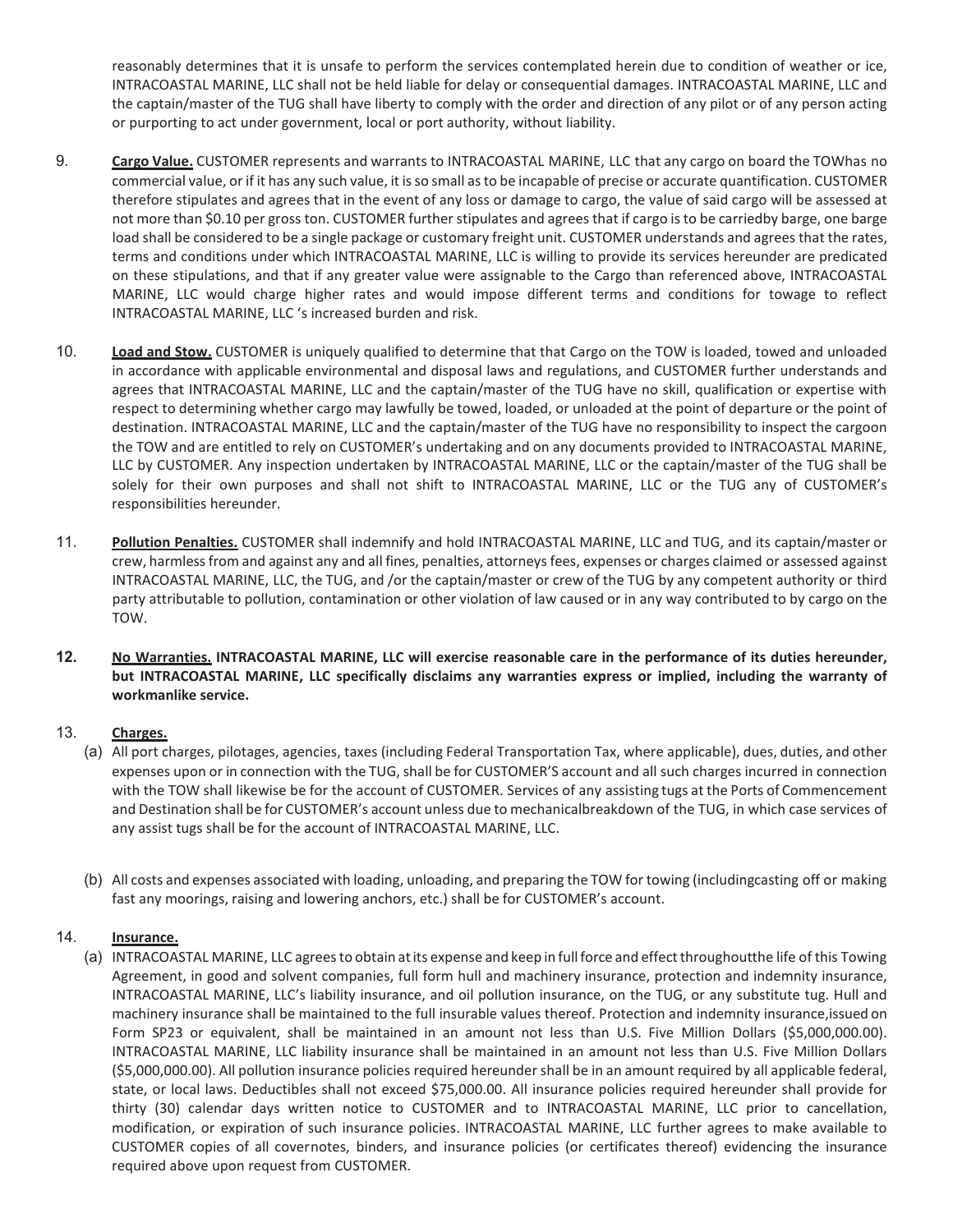(b) CUSTOMER shall obtain, at its expense, and keep in full force and effect throughout the life of this Towing Agreement, in good and solvent companies, full form hull and machinery insurance, protection and indemnity insurance, and where appropriate, oil pollution insurance, on the TOW and on all floating equipment towed hereunder, and at its option, full form marine cargo insurance on all cargoes to be carried in or transported on the TOW. Hull and machinery insurance and cargo shall be maintained to the full insurable values thereof. Protection and indemnity insurance shall be maintained in an amount not less than U.S. Five Million Dollars (\$5,000,000.00). All pollution insurance policies required hereunder shall be in an amount required by all applicable federal, state, or local laws. Deductibles shall not exceed \$75,000.00. All insurance policies required hereunder shall provide for thirty (30) calendar days written notice to INTRACOASTAL MARINE, LLC and to CUSTOMER prior to cancellation, modification, or expiration of such insurance policies. CUSTOMER agrees to make available to INTRACOASTAL MARINE, LLC copies of all cover notes, binders, and insurance policies (or certificates thereof) evidencing the insurance requested above upon request from INTRACOASTAL MARINE, LLC.

#### 15. **Liability and Indemnity.**

- (a) CUSTOMER hereby releases INTRACOASTAL MARINE, LLC, its officers, directors, agents, employees, affiliated parent and subsidiary companies, and vessels (collectively, "Intracoastal Marine, LLC Indemnitees") from any liability for, and CUSTOMER will defend, indemnify and hold Intracoastal Marine, LLC Indemnitees harmless from and against all suits, actions, claims, liabilities and demands *in personam* or *in rem*, and all loss and expense, including reasonable attorney's fees, based on bodily injury or death or property damage, whenever occurring, suffered or incurred by INTRACOASTAL MARINE, LLC, its affiliates, its personnel, and their officers and employees, arising from or relating in any way to the performance or services hereunder, regardless of how bodily injury or death or property damage is caused, excluding claims arising from the negligence or willful misconduct of Intracoastal Marine, LLC Indemnitees. CUSTOMER agrees it has procured sufficient insurance coverage to protect itself from all such losses, and it will look solely to its own insurers for indemnity, coverage, or reimbursement. CUSTOMER further agrees to obtain a waiver of subrogation against Intracoastal Marine, LLC Indemnities in the eventof such loss or expense. In any event, should there be a failure or denial of insurance coverage, or a finding of gross negligence or wanton and willful conduct, or for any other reason, Intracoastal Marine, LLC Indemnitees shall have no liability to CUSTOMER, its agents, employees or representatives in an amount in excess of \$250,000.
- (b) INTRACOASTAL MARINE, LLC hereby releases CUSTOMER, its officers, directors, agents, employees, affiliated parent and subsidiary companies, and vessels (collectively, "Customer Indemnitees") from any liability for, and INTRACOASTAL MARINE, LLC will defend, indemnify and hold harmless Customer Indemnitees from and against all suits, actions, claims, liabilities and demands *in personam* or *in rem*, and all loss and expense, including reasonable attorney's fees, based on bodily injury or death or property damage, whenever occurring, suffered or incurred by INTRACOASTAL MARINE, LLC its affiliates, its personnel, and their officers and employees, arising from or relating in any way to the performance or services hereunder, regardless of how bodily injury or death or property damage is caused, excluding claims arising from the negligence or willful misconduct of Customer Indemnitees. INTRACOASTAL MARINE, LLC agrees it has procured sufficient insurance coverage to protect itself from all such losses, and it will look solely to its own insurers for indemnity, coverage, or reimbursement. INTRACOASTAL MARINE, LLC further agrees to obtain a waiver of subrogation against Customer Indemnities in the event of such loss or expense. In any event, should there be a failure or denial of insurance coverage a finding of gross negligence or wanton and willful conduct, or for any other reason, Customer Indemnitees shall have no liability to INTRACOASTAL MARINE, LLC, its agents, employees, or representatives in an amount in excess of \$250,000.
- 16. **No General Average.** Notwithstanding Rule B of the York-Antwerp Rules 1994, the Tug and Tow, and INTRACOASTAL MARINE, LLC and CUSTOMER, shall be deemed separate interests not engaged in a common adventure.
- 17. **Force Majeure**. Neither INTRACOASTAL MARINE, LLC, the TUG, CUSTOMER, nor the TOW shall be responsible for any loss or damage or delay or failure in performing hereunder arising from an Act of God; saving or attempting to save life or property at sea; act of war; act of public enemies, pirates, or thieves; arrest or restraint of princes, rulers, dictators, or people, or seizure of the TUG or TOW under legal process (provided bond, if required, is promptly furnished to release the TUG or TOW); strike or lockout or stoppage or restraint of labor from whatever cause, either partial or general (whether involving CUSTOMER or not); quarantine or other restriction on the ability of the TUG to sail, including illness of the crew or other circumstance arising from or related to Covid-19, flu or other pandemic; an order of civil authorities, or protest, riotor other civil commotion; breakdown or latent defect involving vessel hull, machinery, equipment, lines, etc. not discoverable by due diligence; and/or, any other cause arising without the actual fault and privity of a party and over which that party does not have direct control.
- 18. **Agreement to Arbitrate**. Should any dispute arise out of this Towing Agreement or any matter implicatedby this Towing Agreement or performance of the tow, the matter in dispute shall be referred to three persons, one to be appointed by